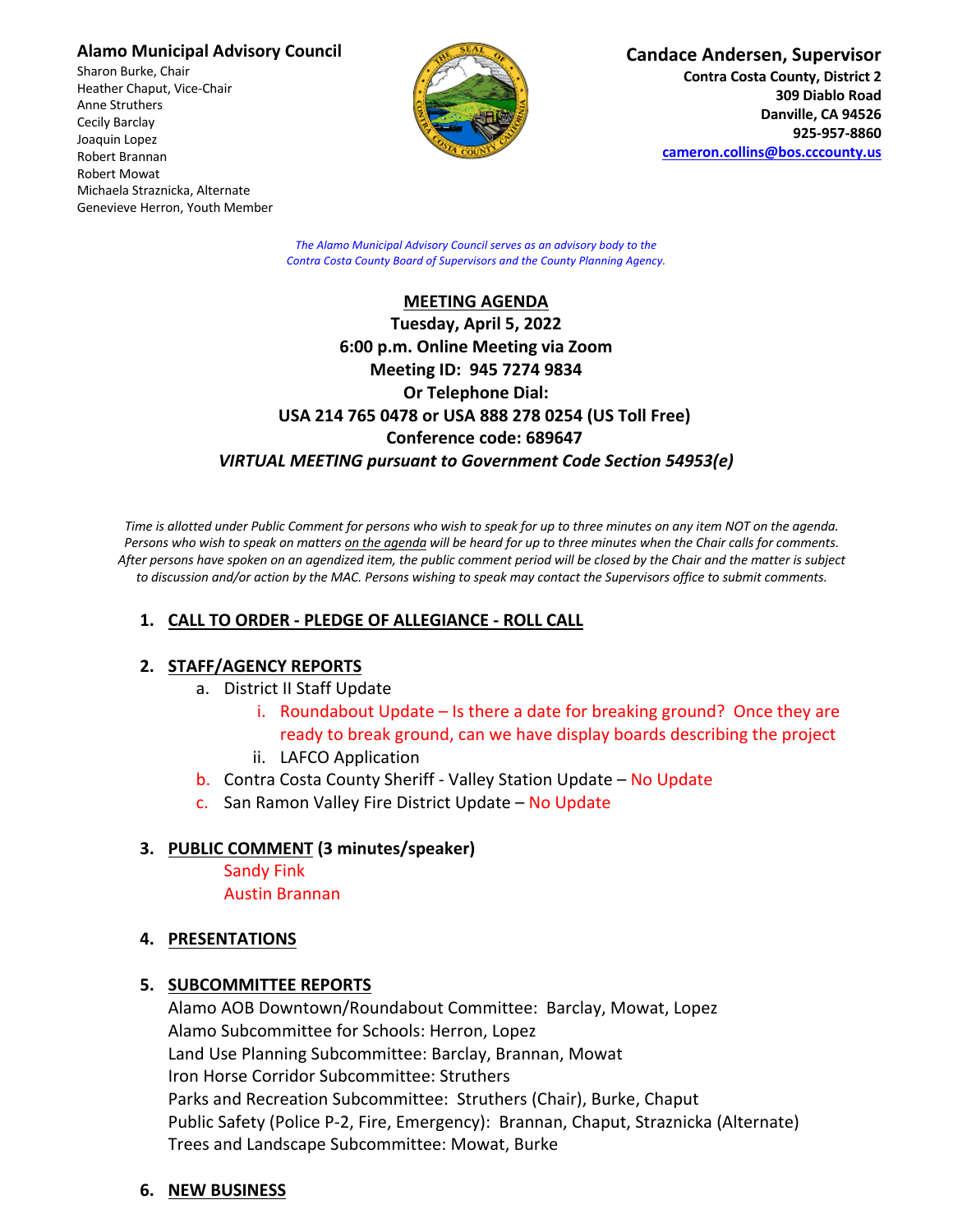a. Return to In Person Meetings

Motion by Member Struthers to meet in person on Tuesday, May 3<sup>rd</sup> with the condition that the agenda includes the possibility of persuing meeting alternatives. Unanimous approval.

## **7. OLD BUSINESS**

a. CDLP21-02048 – The applicant is seeking a modification to approve LP/DP Combo #CDLP18-02016 for proposed tenant improvements and new signage for an existing convenience mart. Address is 3188 Danville Blvd.

> Member Barclay reports that the Land Use Subcommittee recommends approval of the application

Public Comment: Ana Gonzales and Chittal

Motion by Member Barclay to recommend approval with condition that the landscape area of the entire site and the brick work be improved similar to the quality of the work presented on the plants including replacing grass where it has died with artificial or new turf or other appropriate landscaping, that no trees be removed and an evergreen tree be planted in the area immediately south of the building. Unanimous approval.

b. CDDP20-03030 – The applicant originally requested a Development Plan Modification to allow the construction of retaining walls within the "Restricted Development Area" (scenic easement) of the parcel, and a Tree Permit to allow work within the dripline of one code-protected tree. The revised proposal includes the following: Demolition of a portion of the new retaining walls constructed within the scenic easement without permits; modification of a portion of the new retaining walls constructed within the scenic easement without permits to remain; backyard improvements including new retaining walls, deck/patio areas, pool and space, all outside of the scenic easement (see attached sheet L-1.0, and sheet L-2.0; a tree permit to remove one code-protected tree and to work within the driplines of two code-protected oak trees. Address is 446 Legacy Drive, Alamo.

Public Comment:

Allan Moore

Valerie Schooley (AIA)

Motion by Member Barclay to deny the application with one exeption to the extent of implementing the scenic easement swap and allowing the retaining walls to stay on the southern part of the project (per the March 23, 2022 AIA Letter pages 3 and 4) and to grant the applicant the option to either come back with modification to the portions of the project that has been denied or take the approvals that have been given. Unanimous vote.

c. CDRZ22-03265 – The applicant is seeking approval to rezone the subject parcel from A-2 General Agricultural District to R-40 Single Family Residential District. The address is 2163 Ridgewood Road, Alamo.

> Public Comment: Valerie Schooley (AIA) Eric Back Kenneth Hoffman Motion by Member Barclay to deny the application. Second by Member Mowat. Unanimous approval.